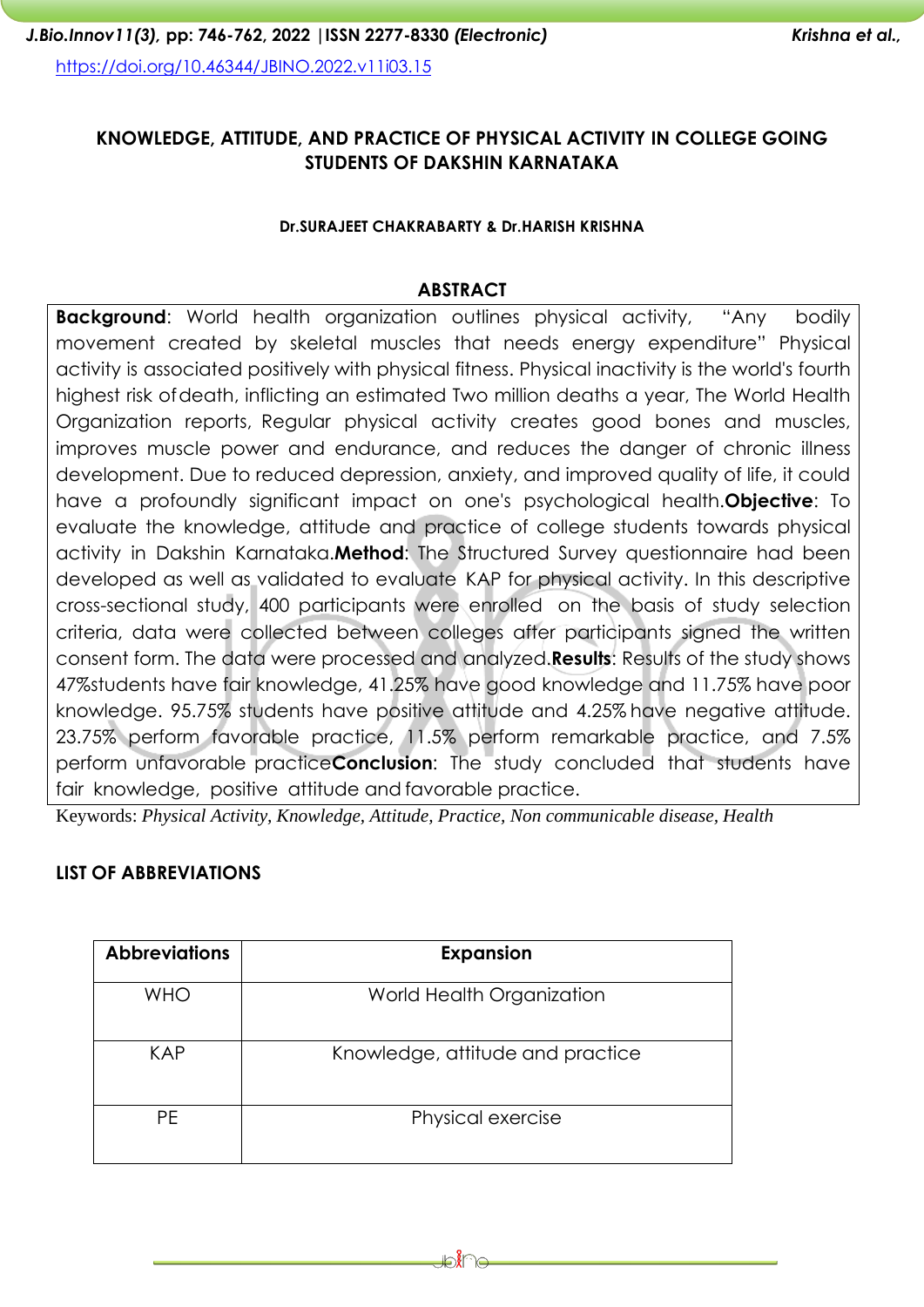#### **INTRODUCTION**

World health organization outlines physical activity, "Any bodilymovement created by skeletal muscles that needs energy expenditure"<sup>1</sup> Everyone performs physical exercise in order to maintain lives, but the amount is fundamentally subject to private choice and differs significantly from individual to individual. In addition to the overtime of a given person. Physical activity is associated positively with physical fitness.12Lack of exercise is the fourth largest mortality danger in the world, inflicting an estimated Two million deaths a year, according to the World Health Organization.<sup>2</sup>

More than 80% of adults are physically inadequately active in 2010, according to the World Health Organization. Adults aged eighteen and older were 23% insufficiently active. Men were found to be more active than women. High-income nations were more than double the predominance of insufficient activity in both men and women compared to low-income nations. 41% of males and 48% of females wereinsufficiently involved in high-income nations relative to 18% of males and 21% of females in low-income nations. There was the largest incidence of inadequate physical activity in the central Mediterranean area (31%) and the Americas area (32%). The smallest incidence was in African (21%) and South-East Asia (15%). In India, 54.4% were inactive while 31.9% were active in physical activity.3ICMR-INDIAB in 2014 shows that 10% of Indians are involved in recreational physical activity.<sup>4</sup>

The term "exercise" was used to adequately interchange to "physical activity" and, in essence, each one has a variety of common parts, both physical activity and exercise, involving any body movement created by skeletal muscles expending energy.

Exercise, however, does not mean physical activity: it is a physical activity subcategory. Exercise is a proposed, organized, repetitive and purposeful physical activity in the context that one or more physical fitness elements need to be improved or maintained.<sup>1</sup>

Physical exercise means the set of behaviors of physical activity involving purposeful and repetitive movements aimed at cardio-vascular or muscular fitness, delineated movement as an associated act of moving the body or a part of the body suchas movement of the hand, movement of the legs, etc. Movement may be loco motor or nonloco motormovements.<sup>11</sup>

Regular physical activity creates good bones and muscles, improves muscle power and endurance, and reduces the danger of chronic illness development <sup>17</sup> It may have a deeply positive effect on one's psychological health due to reduced depression, anxiety and improved quality of life.2,12,18 The expectations of positive health promotion outcomes can be particularly useful as there are clear links between physical activity and improved health. Improving health has to be rational reason to practice and helps encourage walking and physical activity behaviors of individuals.<sup>5</sup>

Some studies show that regular physical activity (30 minutes daily/3 times a week) may be appropriate for lowering cholesterol and enhanced high density lipoprotein and decrease low density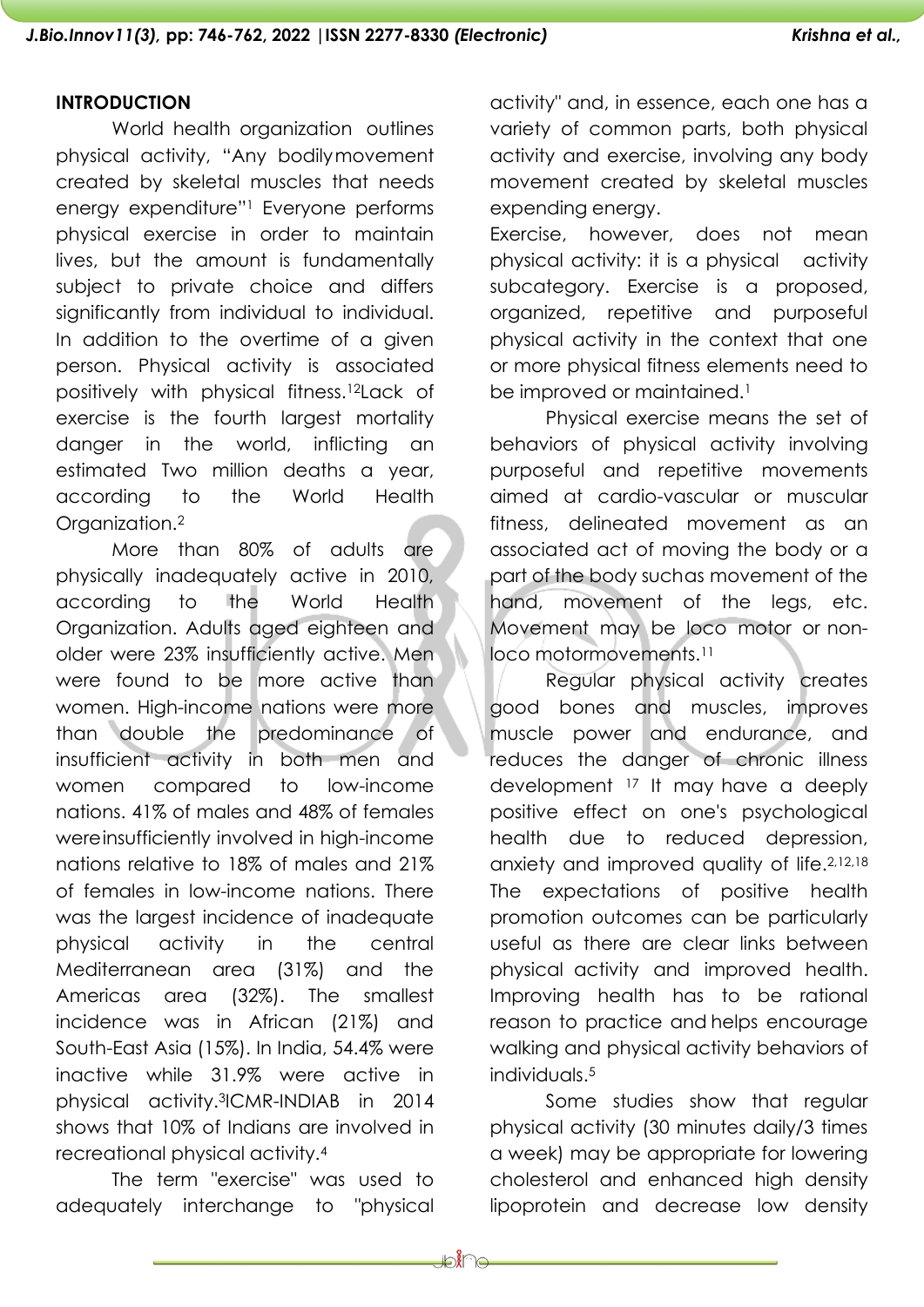lipoprotein and improving overall health.6,8 Planned and regular physical activity promotes the immune system and the optimal performance of all major human body systems: musculoskeletal, cardiovascular, immunological, neurological, sensory and gastrointestinal.<sup>11</sup>

A study has shown that students had a good knowledge of physical activity but results showed that students had no ideal practice of physical activity.2,19 Hence, the findings of previous studies, it is necessary to evaluate the knowledge, attitude as well as the practice of students regarding physical activity in particular region before implementing awareness program. The intent of the study is therefore to assess the knowledge attitudes and practices of college students towards physical activity. The study's objective is therefore to evaluate the knowledge, attitude as well as practice in college students towards physical activity.

## **OBJECTIVE**

To investigate the Knowledge, Attitude and Practice towards physical activity in college going students of Dakshin Karnataka.

#### **METHOD**

**Study Design:** Descriptive cross sectional study

# **VARIABLES AND ITS OPERATIONAL DEFINITIONS***:*

**Knowledge:** knowledge is the capacity to acquire, retain and use information; a mixture of comprehension, experience, discernment and skill.<sup>16</sup>

**Attitude:** attitude refers to inclinations to react in a certain way to certain situations; to see and interpret events **Study Setting:** Students of various colleges and universities in and around Mangalore **Study sampling:** Convenient Sampling

# **Sample size:**  $n = 400$   $[n=Z^{2*}p(1-p)/d^2]$ ,

[Where,  $n =$  sample size,  $Z =$  Statistic for the level of confidence  $(1.96)$ ,  $p =$ expected proportion or prevalence  $(31.9\%)$  and d = precision  $(0.05)$ ]<sup>27</sup> **Selection criteria**

#### **Inclusion criteria:**

- Age: 18-25 years
	- Both male & female

• Physically fit individuals

• Willingness to participate

## **Exclusion criteria:**

- Individual with any metabolic syndromes like obesity, diabetes, dyslipidemiaand hypertension.
- Individuals with any musculoskeletal disorders and injury
- Individual who are not known to English language

according to certain predispositions; or to organize opinions into coherent and interrelated structures.<sup>16</sup>

**Practice:** practice means the application of rules and knowledge that leads to action.<sup>16</sup>

**Physical activity:** Physical activity is outlined by world health organization, any bodily movement created by skeletal muscles that need energy expenditure.<sup>1</sup>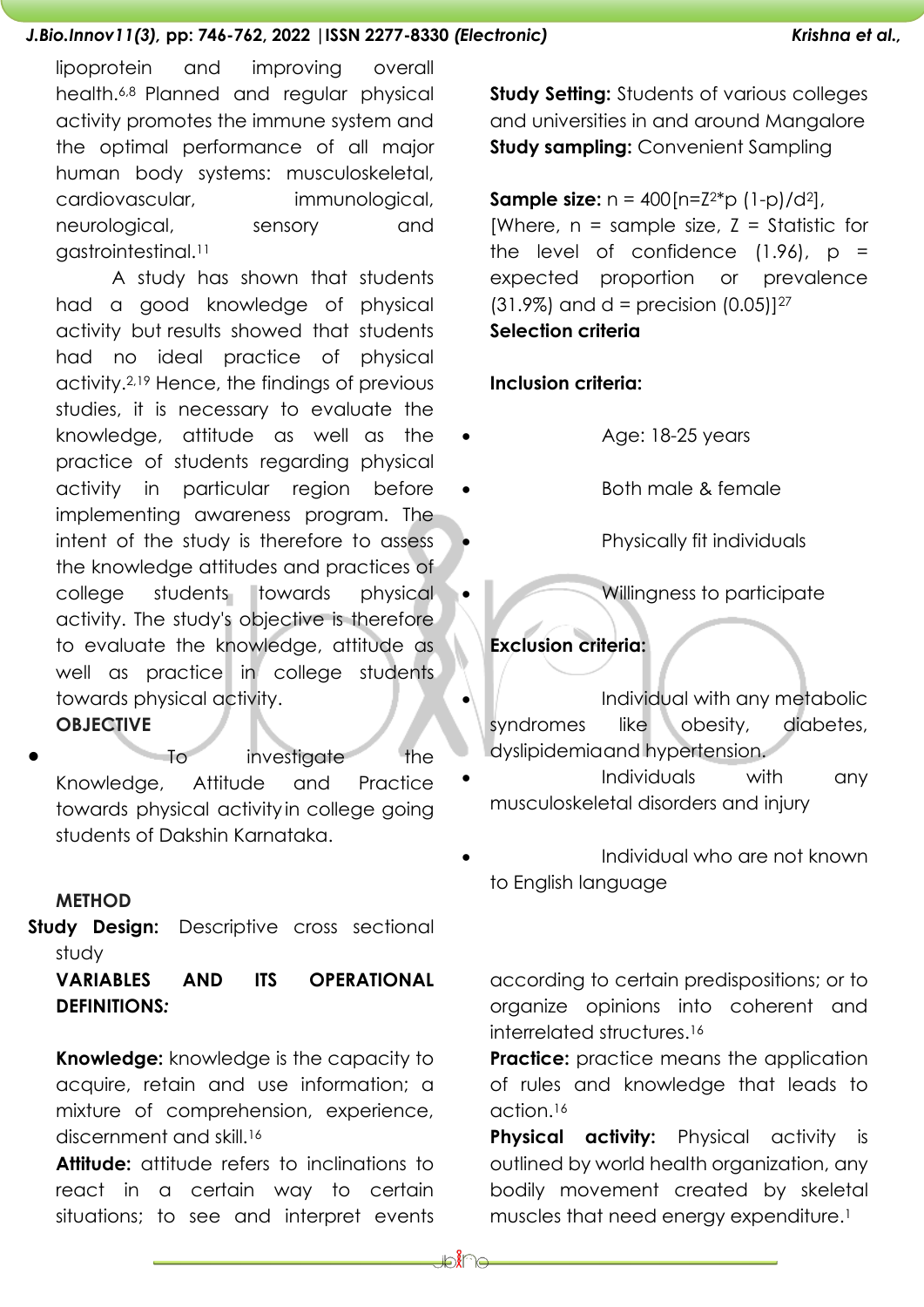#### **Data Collection Tools:**

• Structured questionnaire of knowledge, attitude and practice for physicalactivity

# **Procedure:**

Appropriate containers were recognized and collected using literature to establish KAP questionnaires for physical activity to achieve the aim of the study. The physical activity of the KAP questionnaire question is analyzed, if panelists suggested that question to be essential that should be included in the analysis likewise every question analysis was done by 15 panelists.

Content validity indicated by content validity ratio. "Content validity ratio CVR= (ne- N/2)/ (N/2) CVR= content validity ratio, ne = number of panelists indicating "essential", N = total number of panelists" The mean CVR was used as marker of the cumulative validity of the survey content across items. Validity of Knowledge domain was 0.77, attitude domain was 0.73, and practice domain was 0.81.Overall content validity of questionnaire was 0.77. Depending on the study's selection criteria, the students were taken from various colleges and universities in and around Mangalore.

Explaining the procedure to eligible participants before collecting participant data. Group instructions on the had been pre-tested to validate the components of the questionnaire on a few population samples. The survey pilot had been conducted upon 20 students. Opinions and suggestions from respondents and experts were carried out and necessary changes were made until the questionnaire was finalized.

According to lawshe, 15 panelists to analysis content of the questionnaire each

questionnaire were given and the questionnaire was explained verbally. Study participants were enrolled and provided with the information sheet of the participant as well as requesting to sign the consent form. To collect the data, students were requested to fulfil the developed KAP questionnaire. 450 data were collected, of which 400 were analyzed, few were excluded because of incomplete information filled in the questionnaire. The procedure was the same for all participants and the Knowledge, Attitude and Practice of the physical activity was analyzed. **Data analysis:**

Statistical analysis was undertaken using version 23.0 of the Social Science Statistical Package (SPSS). Descriptive analysis was used to evaluate respondents ' knowledge, attitudes and practice.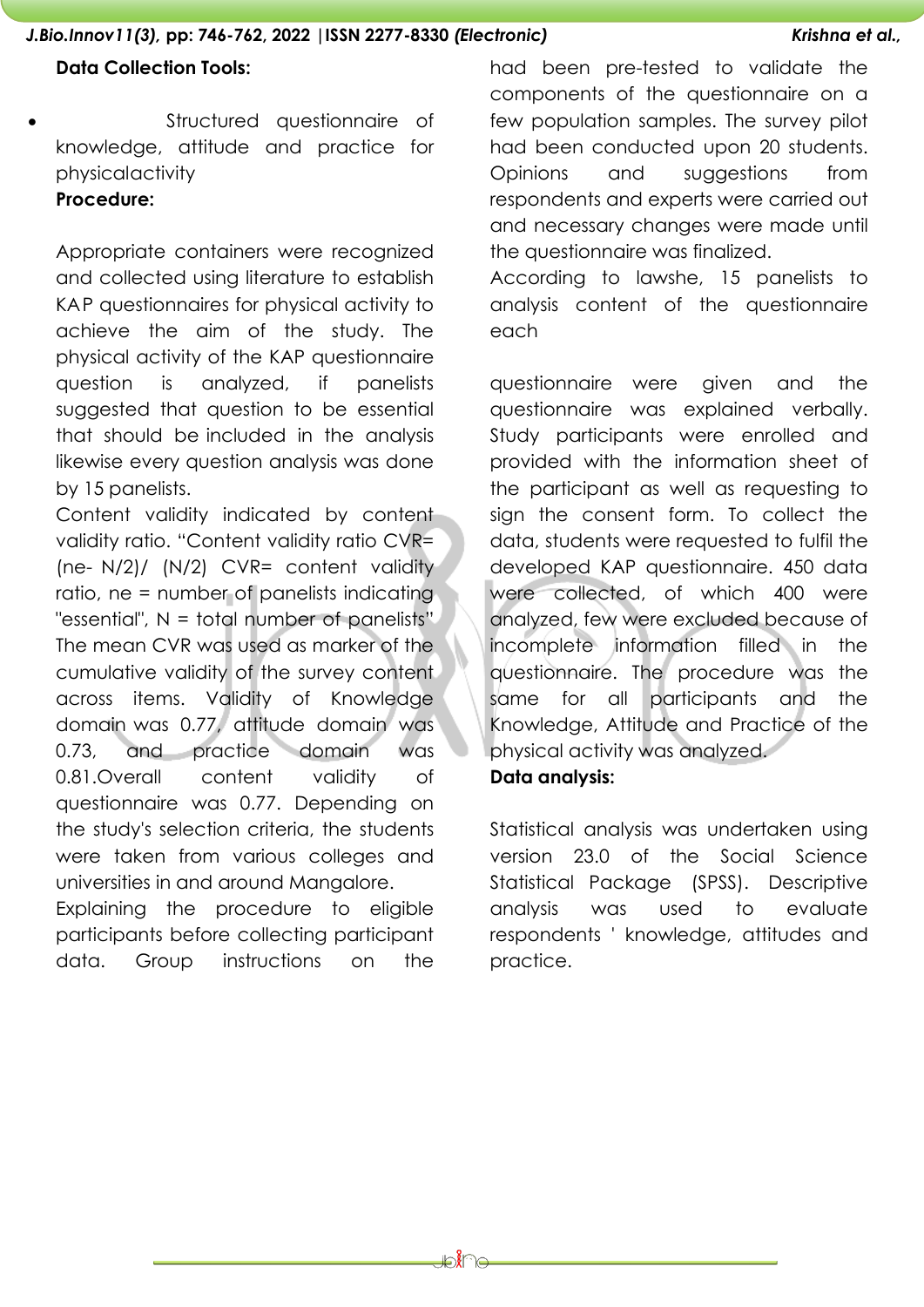# **RESULT**

#### **Demographic data of participants**

| Variables          | $N = 400$        | %     |
|--------------------|------------------|-------|
|                    |                  |       |
| Age (Years)        | $20.10 \pm 1.99$ |       |
|                    |                  |       |
| Fender Male Female |                  |       |
|                    |                  |       |
|                    | 205              | 51.2% |
|                    |                  |       |
|                    | 195              | 48.8% |
|                    |                  |       |
| <b>BMI</b>         | $22.11 \pm 4.34$ |       |
|                    |                  |       |

A total of 400 students were eligible from 18 to 25 years of age,many of them 20.10±1.99 years of age and the youngest was 18 and the eldest was 25 yearsofage.Male was 51.2% and female was 48.8%. Male students were higher than female students. Mean BMI are **Knowledge about physical activity**

22.11±4.34. Undergraduate students were 83.3% and postgraduate students were 16.8%. School curriculum and individual interest are highest knowledge gain sources and social media is least knowledge gain source.

| N <sub>o</sub> | Question                                                    | True       |            | FalseDon'tKnow rrectedAns |            |
|----------------|-------------------------------------------------------------|------------|------------|---------------------------|------------|
|                |                                                             |            |            |                           |            |
|                | PE is "movements produced by"                               | 364        | 15         | 21                        | 364        |
|                | muscles that increase heart rate and<br>energy expenditure" | $(90.3\%)$ | $(3.7\%)$  | $(5.2\%)$                 | $(90.3\%)$ |
|                |                                                             | 333        | 42         | 25                        | 333        |
|                | PE prevents heart disease                                   |            |            |                           |            |
|                |                                                             | $(82.6\%)$ | $(10.4\%)$ | $(6.2\%)$                 | (82.6%)    |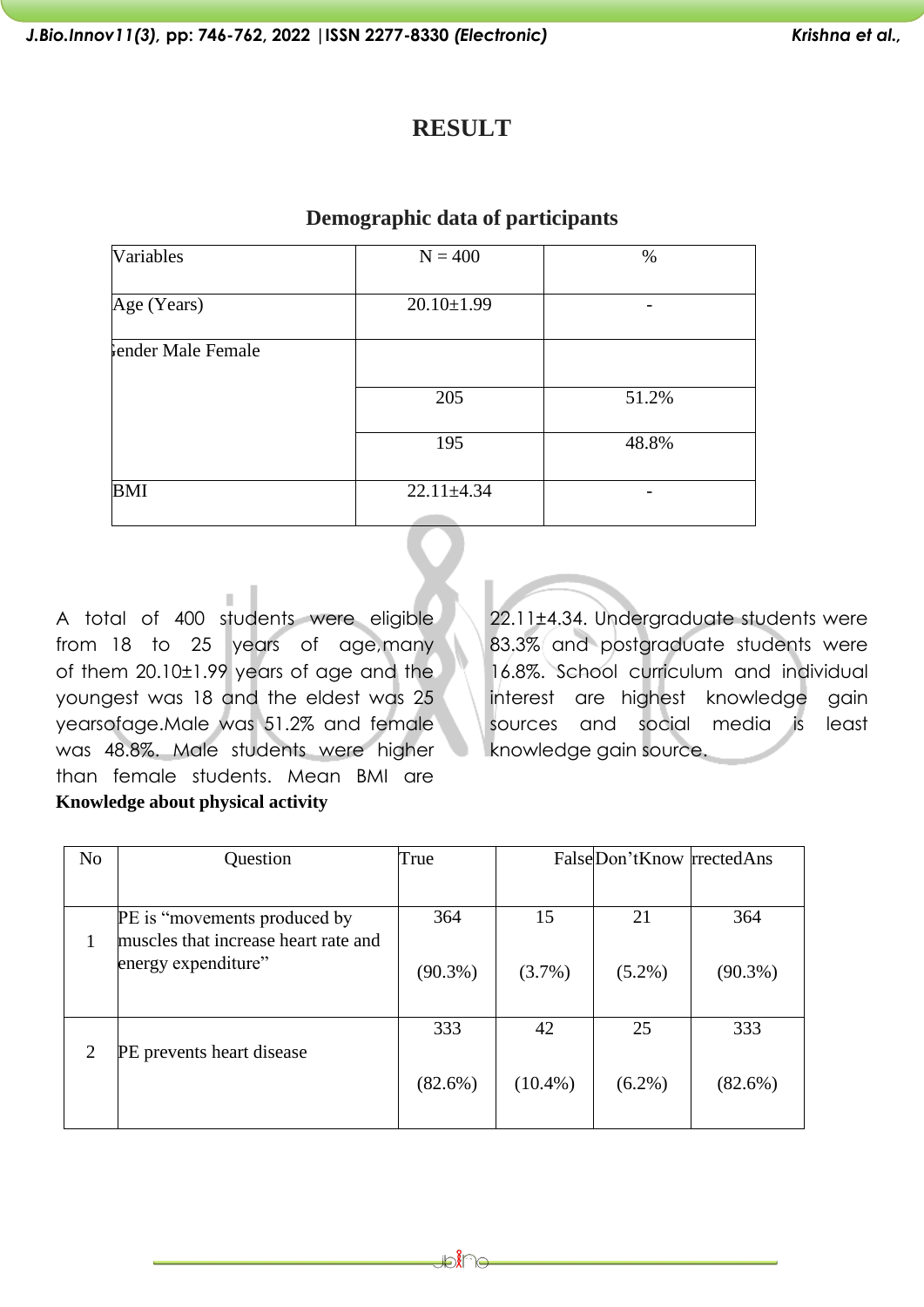|                |                                                        | 80         | 304        | 16         | 304        |
|----------------|--------------------------------------------------------|------------|------------|------------|------------|
| 3              | PE does not help in improving overall<br>health status | $(19.9\%)$ | $(75.4\%)$ | $(4.0\%)$  | $(75.4\%)$ |
|                |                                                        | 278        | 45         | 77         | 27         |
| $\overline{4}$ | PE prevents high blood pressure.                       | $(69.0\%)$ | $(11.2\%)$ | $(19.1\%)$ | $(69.0\%)$ |
|                |                                                        | 85         | 271        | 44         | 271        |
| 5              | PE does not have any effect on<br>strength of bone.    | $(21.1\%)$ | $(67.2\%)$ | $(10.9\%)$ | $(67.2\%)$ |
|                |                                                        | 253        | 78         | 69         | 253        |
| 6              | PE prevents diabetes.                                  | $(62.8\%)$ | $(19.4\%)$ | $(17.1\%)$ | $(62.8\%)$ |
|                |                                                        | 349        | 16         | 17         | 349        |
| $\tau$         | PE helps to relieve stress.                            | $(89.8\%)$ | $(5.2\%)$  | $(4.2\%)$  | $(89.8\%)$ |
|                |                                                        |            |            |            |            |
| 8              | PE improves strength of muscle.                        | 362        | 21         | 35         | 362        |
|                |                                                        | $(86.6\%)$ | $(4.0\%)$  | (8.7%)     | $(86.6\%)$ |
| 9              | PE cannot make any changes inbody 255<br>weight.       |            | 130        | 15         | 130        |
|                |                                                        | $(63.3\%)$ | (32.3%)    | (3.7%)     | (32.3%)    |
|                |                                                        | 366        | 19         | 15         | 366        |
| 10             | PE assures your own good physical                      |            |            |            |            |
|                | health.                                                | $(90.8\%)$ | (4.7%)     | (3.7%)     | $(90.8\%)$ |
|                |                                                        | 165        | 79         | 156        | 165        |
| 11             | PE reduces risk of cancer.                             |            |            |            |            |
|                |                                                        | $(40.9\%)$ | $(19.6\%)$ | (38.7%)    | $(40.9\%)$ |
|                |                                                        | 98         | 175        | 27         | 175        |
| 12             | PE increases chances of gettingsick.                   | $(24.3\%)$ | $(68.2\%)$ | (6.7%)     | $(68.2\%)$ |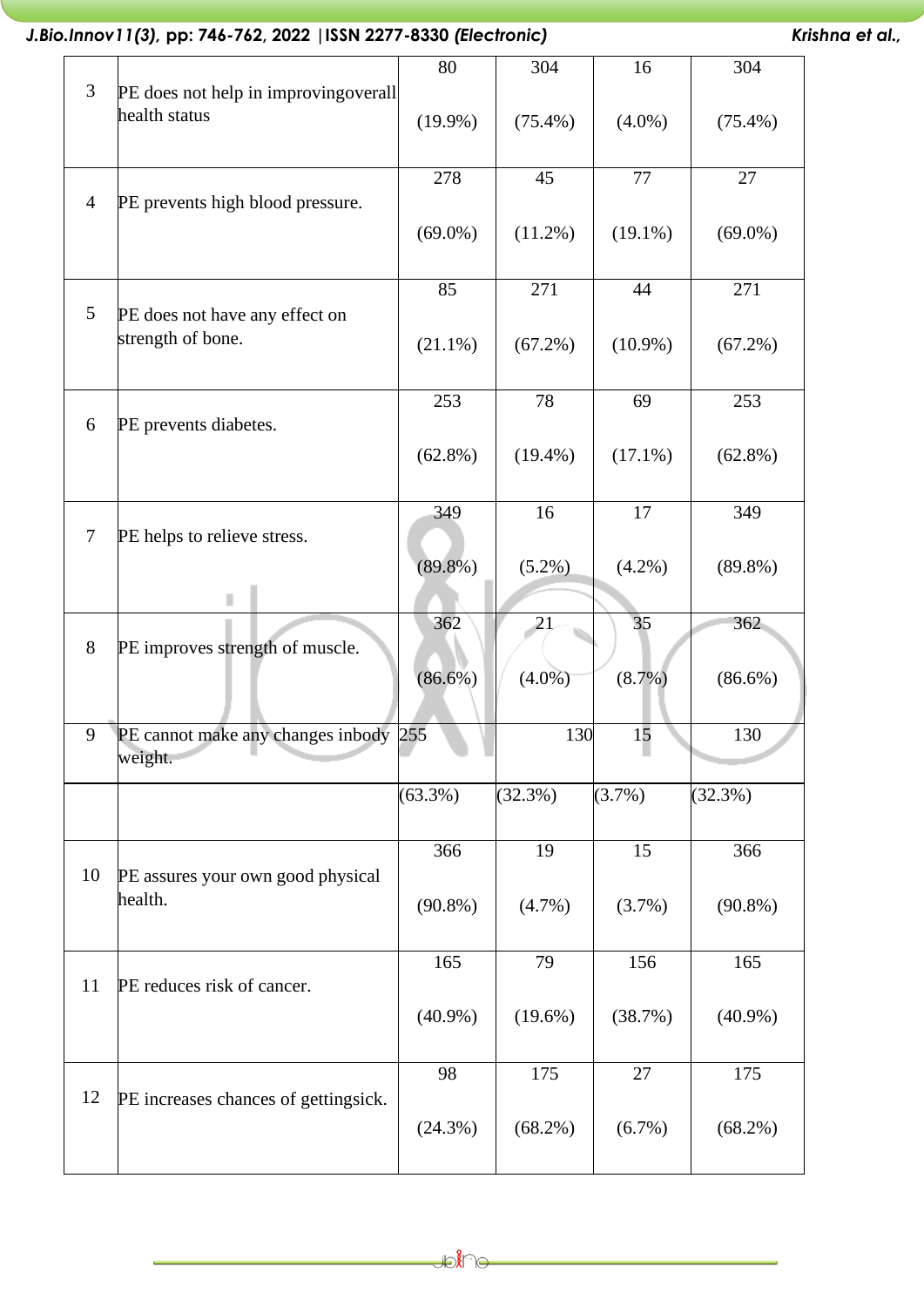|    |                                                    | 62         | 281        |            | 281        |
|----|----------------------------------------------------|------------|------------|------------|------------|
| 13 | PE does not assure your own good<br>mental health. | $(15.4\%)$ | $(69.7\%)$ | $(14.1\%)$ | $(69.7\%)$ |

As depicted in the table out of 400 participants, 90.3% knows about meaning of physical activity. In preventive aspect of heart disease, hypertension, diabetes and cancer due to physical activity 82.6%, 69.0%, 62.8%, 40.9% respectively. 75.4% students are knows about overall health status.67.2% and 86.6% students knows about bone strength and muscle **Knowledge about physical activity**

strength.69.7% and 89.8% students knows about mental health benefits by physical activity. Physical health benefits and body weight changes by physical activity are 90.8%, 32.3% respectively. Overall 47% Students have moderate knowledge, 41.25% have good knowledge and 11.75% have poor knowledge about physical activity.

| Knowledge         | Frequency | Percentage |
|-------------------|-----------|------------|
|                   |           |            |
| $\geq$ 75% (Good) | 165       | 41.25%     |
|                   |           |            |
| 50-74% (Fair)     | 188       | 47%        |
|                   |           |            |
| $\leq$ 49% (Poor) | 47        | 11.75%     |
|                   |           |            |

# **Attitude towards physical activity**

| N <sub>o</sub> | Question                                               | tronglyagree | Agree      | Disagree  | Strongly  |
|----------------|--------------------------------------------------------|--------------|------------|-----------|-----------|
|                |                                                        |              |            |           | disagree  |
|                |                                                        | 162          | 217        | 15        | 6         |
|                | PE require on regular basis.                           | $(40.5\%)$   | $(54.3\%)$ | $(3.8\%)$ | $(1.5\%)$ |
|                |                                                        | 156          | 217        | 24        | 3         |
| 2              | Frequent participation in PEmakes<br>one look healthy. | $(39.0\%)$   | $(54.3\%)$ | (6%)      | $(8\%)$   |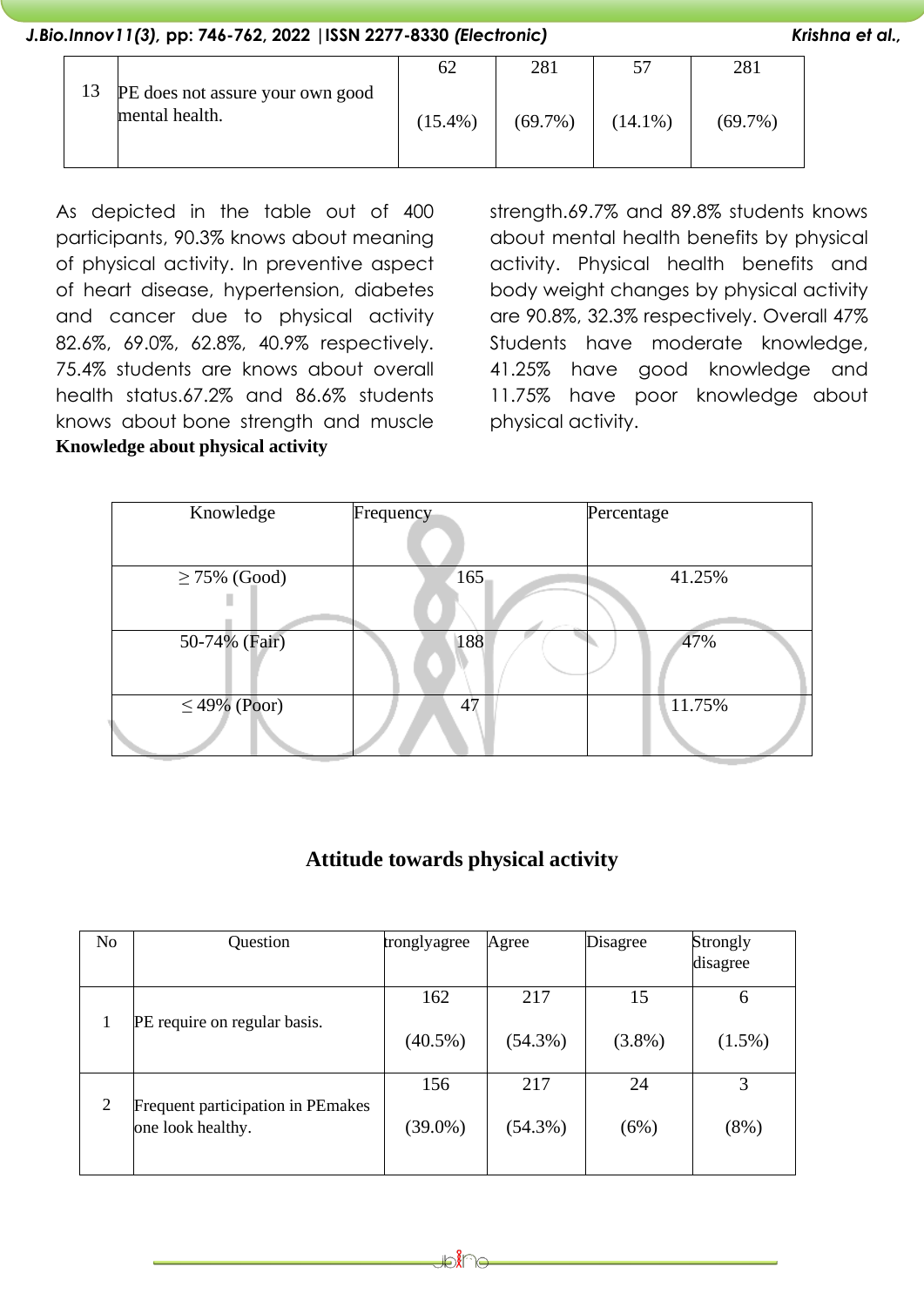|                |                                                                               | 103        | 245        | 45         | $\overline{7}$ |
|----------------|-------------------------------------------------------------------------------|------------|------------|------------|----------------|
| $\overline{3}$ | I like to increase time spend in PE.                                          | $(25.8\%)$ | $(61.3\%)$ | $(11.3\%)$ | $(1.8\%)$      |
|                |                                                                               | 204        | 168        | 23         | 5              |
| $\overline{4}$ | People who do not practice any<br>exercise, should start regular<br>exercise. | $(51.0\%)$ | $(42.0\%)$ | $(5.8\%)$  | $(1.3\%)$      |
|                |                                                                               | 147        | 195        | 49         | 9              |
| 5              | A person who often participates in<br>PE is always active in thinking.        | $(36.8\%)$ | $(48.8\%)$ | $(12.3\%)$ | $(2.3\%)$      |
|                |                                                                               | 59         | 137        | 168        | 36             |
| 6              | I like reading materials on PE.                                               | $(14.8\%)$ | $(34.3\%)$ | $(42.0\%)$ | $(9.0\%)$      |
| $\overline{7}$ | An individual who engages in PE<br>will live longer                           | 121        | 235        | 36         | 8              |
|                |                                                                               | $(30.3\%)$ | $(58.8\%)$ | $(9.0\%)$  | $(2.0\%)$      |
|                |                                                                               | 131        | 243        | 22         | $\overline{4}$ |
| 8              | I feel happy participating in PE.                                             | $(32.8\%)$ | $(60.8\%)$ | $(5.5\%)$  | $(1.0\%)$      |
|                | If we have healthy nutrition, wedo                                            | 46         | 66         | 227        | 61             |
| 9              | not need to do PE.                                                            | $(11.5\%)$ | $(16.5\%)$ | $(56.8\%)$ | $(15.3\%)$     |
|                | I think I do not have the knowledge                                           | 45         | 139        | 159        | 57             |
| 10             | necessary to doexercise.                                                      | $(11.3\%)$ | $(34.8\%)$ | $(39.8\%)$ | $(14.2\%)$     |

## **Attitude of students**

| Attitude | Frequency | Percentage |
|----------|-----------|------------|
| Positive | 383       | 95.75%     |
| Negative |           | 4.25%      |

As shown in attitude table, 95.75% students have positive attitude and 4.25% havenegative attitude. Most of the students have positive attitude towards Physical activity.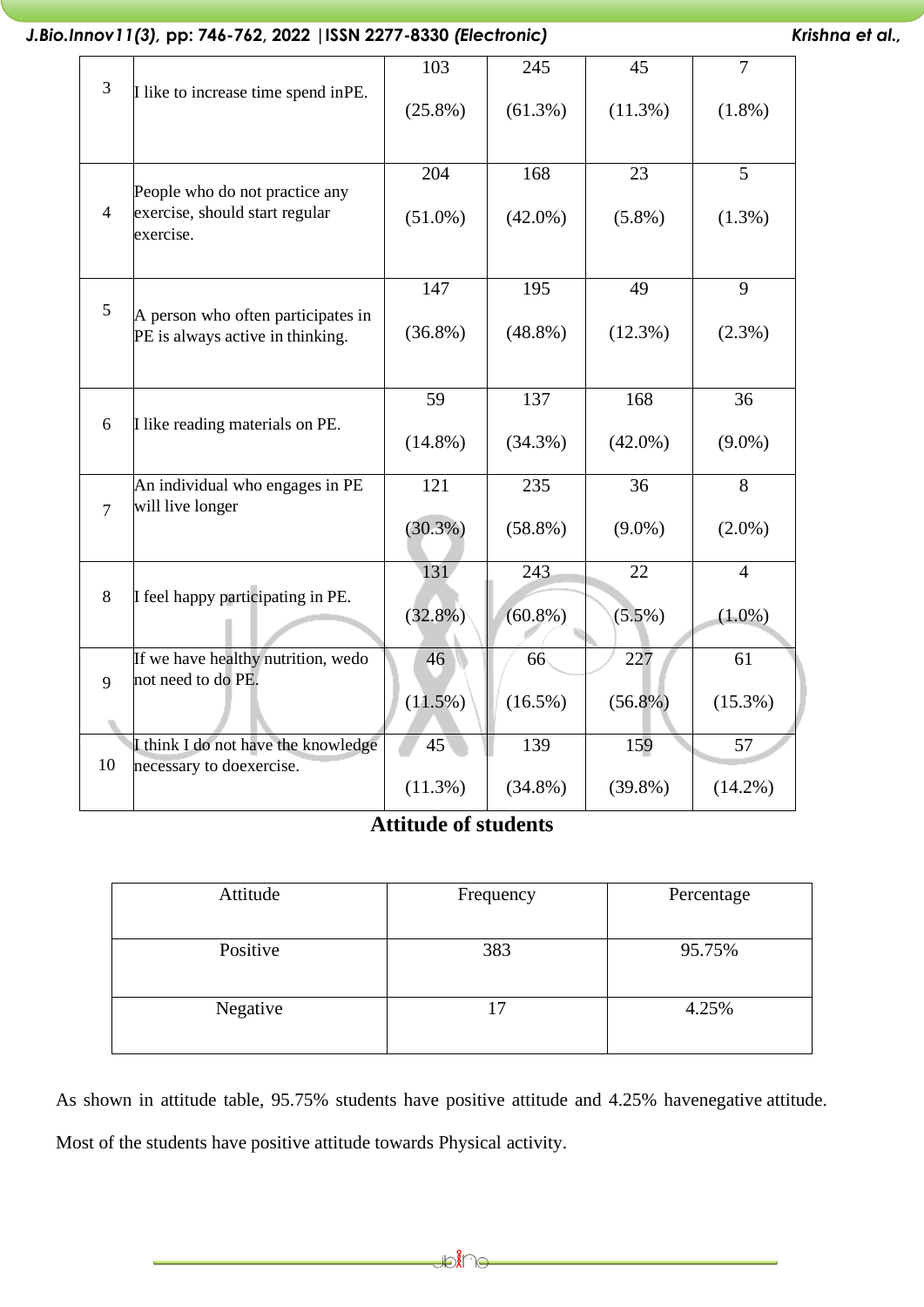# **Practice towards physical activity**

| Variables                                      | Frequency |          |
|------------------------------------------------|-----------|----------|
| Do you participate in PE regularly?            |           |          |
| Yes                                            | 171       | 42.8%    |
| No                                             | 229       | 57.3%    |
| On daily basis time spend in PE.               |           |          |
| Less than $\overline{15}$<br>mins/day          | 30        | 7.5%     |
| 15-30 mins/day                                 | 60        | 15.0%    |
| 30-45 mins/day                                 | 35        | 8.8%     |
| More than 45 mins/day                          | 46        | $11.5\%$ |
| Participate in PE during free time             |           |          |
| Yes                                            | 249       | 62.3%    |
| No                                             | 151       | 37.8%    |
| Days spend in PE per week                      |           |          |
| 1 day/week                                     | 55        | 13.8%    |
| 2 days/week                                    | 58        | 14.5%    |
| 3 days/week                                    | 40        | 10.0%    |
| More than 3 days/week                          | 96        | 24.0%    |
| Do you prefer team sports to individual sports |           |          |
| Yes                                            | 185       | 46.3%    |
| No                                             | 62        | 15.5%    |
| Practicing with your friends & Family          |           |          |
| Yes                                            | 216       | 54.0%    |
| $\overline{\text{No}}$                         | 32        | 8.0%     |

**Practice of students**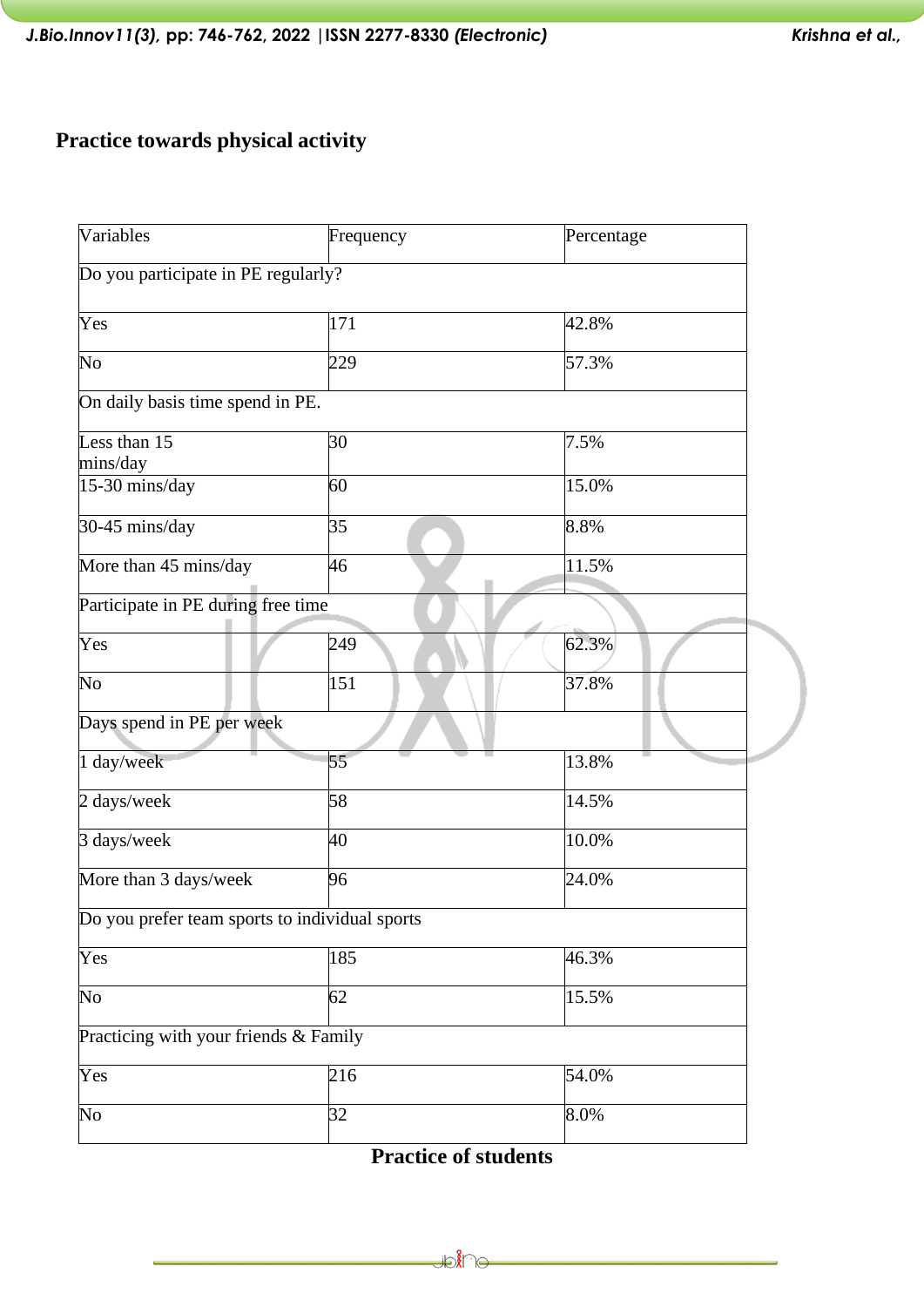| Practice     | Frequency | Percentage |
|--------------|-----------|------------|
|              |           |            |
| Unfavourable | 30        | 7.5%       |
|              |           |            |
| Favourable   | 95        | 23.75%     |
|              |           |            |
| Remarkable   | 46        | 11.5%      |
|              |           |            |
|              |           |            |

In above table 42.8% students do regular physical activity. 62.3% students do physical activity on their free time. 46.3% students prefer team sport to individual sport. 54% perform physical activity with their friends and family. 23.75% perform favorable practice, 11.5% perform remarkable practice, and 7.5% perform unfavorable practice. Among different activities walking is the highest done and tennis is least done activityin students. **DISCUSSION**

To find out KAP for different conditions, many studies were conducted. Tuberculosis was the focus of the very first global study of KAP. Subsequently, other conditions such as malaria, HIV, UTI, Dengue were conducted on KAP but less studies were found on physical activity globally.

The aim of this research is "to evaluate knowledge attitude and practice in college going students towards physical activity". There are 400 students included in this study according to selection criteria. Students mean age is 20.10±1.99. Among them 51.2% are male and 48.8% are female participants. Mean BMI of participants is 22.11±4.34. one study carried out in Iran (2014)and Nigeria (2013) students had good knowledge11,13

Attitude domain is divided into

Undergraduate students are 83.3% and postgraduate students are 16.8%.

There are 13 questions evaluated in the Knowledge domain. Six questions are about disease prevention, whereas other questions are about the benefits of physical activity. In our study, knowledge about physical activity is found fair in students. Domain of knowledge is divided into three categories: good, fair and poor. Students with 75 or more percent of knowledge, classified as good. Students with 50-74 percent of knowledge, classified as fair knowledge. Students with 49 or less percent ofknowledge, classified as poor knowledge. Overall 47% students have fair knowledge, 41.25% have good knowledge and 11.75% have poor knowledge about physical activity. Amongst various knowledge sources by which students gained knowledge of physical activity; school curriculum (49.5%), individual interest (25.8%) and friends (22.5%) are the highest knowledge gain sources, whereas short courses (2.8%) and social media (15.5%) are least sources to gain knowledge. A similar study was carried out in Iran (2017) and Saudi Arabia (2016) students had low knowledge2,6,14,15 Another

positive and negative categories. Fifty percent or more is regarded as positive and less than fifty percent is regarded as negative. Attitude of students towards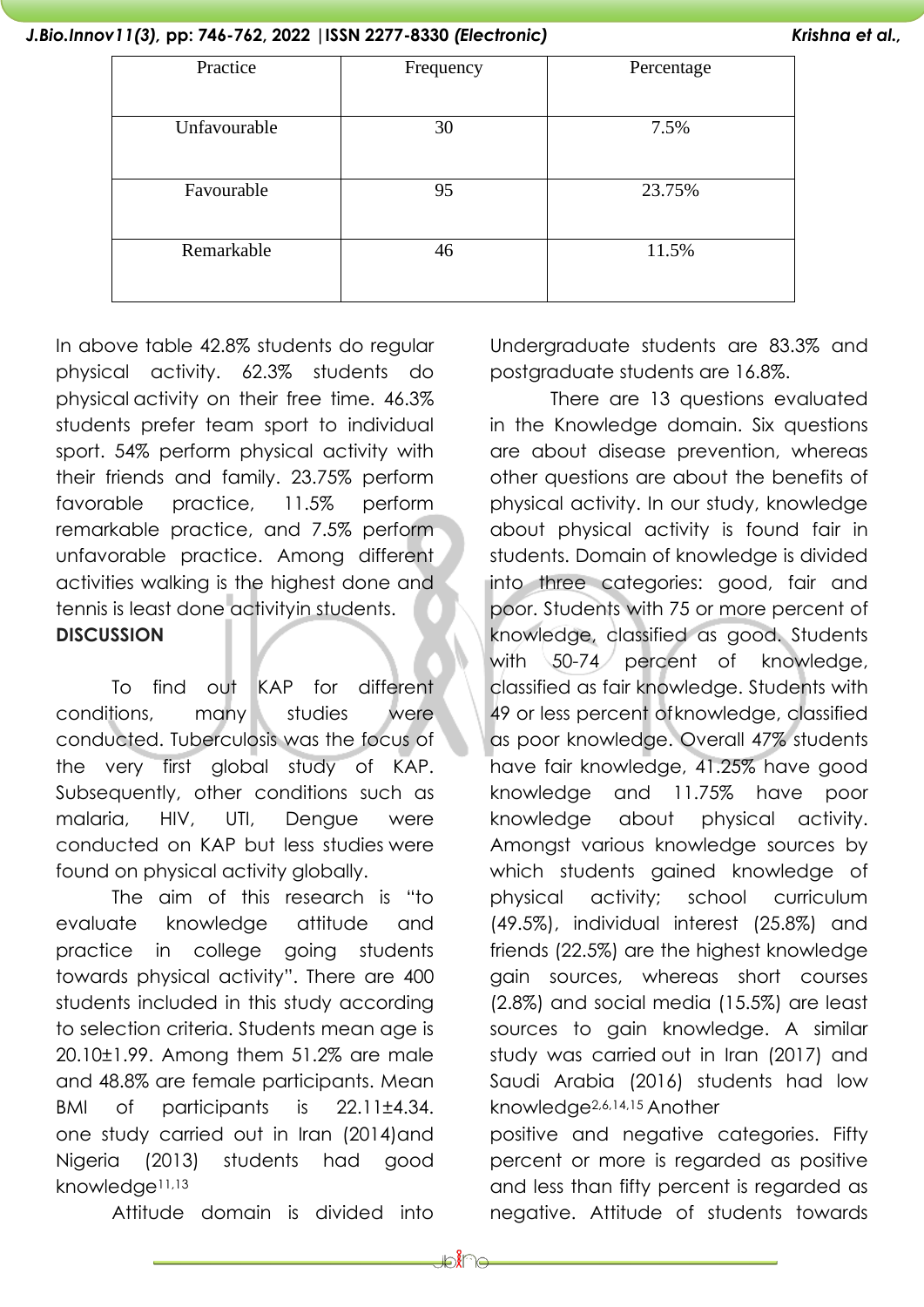physical activity is found positive in our study. 95.75%of students have a positive attitude and 4.25% have a negative attitude towards physical activity. Students' attitude towards physical activity differs from individual to individual. A similar study carried out in students of Iran had a low attitude 6,14A study carried out in Saudi Arabia (2016) and Nigeria (2014) students had favourable attitude towards physical activity2,11,15

There are seven questions evaluated for practice of physical activity. Questions are related to regular physical activity, free time physical activity and its duration in minutes and weeks. Another question is about the types of activities that they carry out. Adults who perform ≥300 minutes per week considered as remarkable practice, 150- 300 minutes per week considered as Favourable practice, ≤150 minutes per students had high practice of physical activity.<sup>11</sup>

Overall study concluded that students have fair knowledge, positive attitude, and good physical activity practice. This suggests various campaigns and awareness programs should be conducted in different colleges to educate students regarding the advantages of doing physical activity as well as disease burdens due to physical inactivity.

Although knowledge and attitude of students towards physical activity were good but practice was less. According to Louise Hubert there may be some factors like interpersonal time barriers such as work, homework, other scheduled activities, in Fun:perceived competence, social parental involvement, type of week considered as Unfavourable practice. 23.75% perform favourable practice, 11.5% perform remarkable practice, and 7.5% perform unfavourable practice. 42.8% students do regular physical activity. 62.3% students do physical activity on their free time. 46.3% students prefer team sport to individual Sport. 54% perform physical activity with their friends and family. Different types of activities like Tennis, Hopping, Football, Swimming, Weight lifting, Body building, Skipping, Volleyball, Gym, Stretching, Dancing, Bicycling, Yoga Cricket, Badminton, Running and Walking, among them walking is the highest activity and tennis is the least activity done by students. A study carried out in Iran and Saudi Arabia in 2017, 2016, 2013 and 2005 had unfavourable or low practice. Males are more active than females.2,6,13,14,15A study carried out in Nigeria in 2014

environmental activity: seasonal programming, various choices for less practice or physical inactivity.25

#### **CONCLUSION**

Study concluded that students had fair knowledge, positive attitude, and good physical activity practice. This suggests various campaigns and awareness programs must be conducted in different colleges to educate students regarding the advantages of doing physical activity as well as disease burdens due to physical inactivity.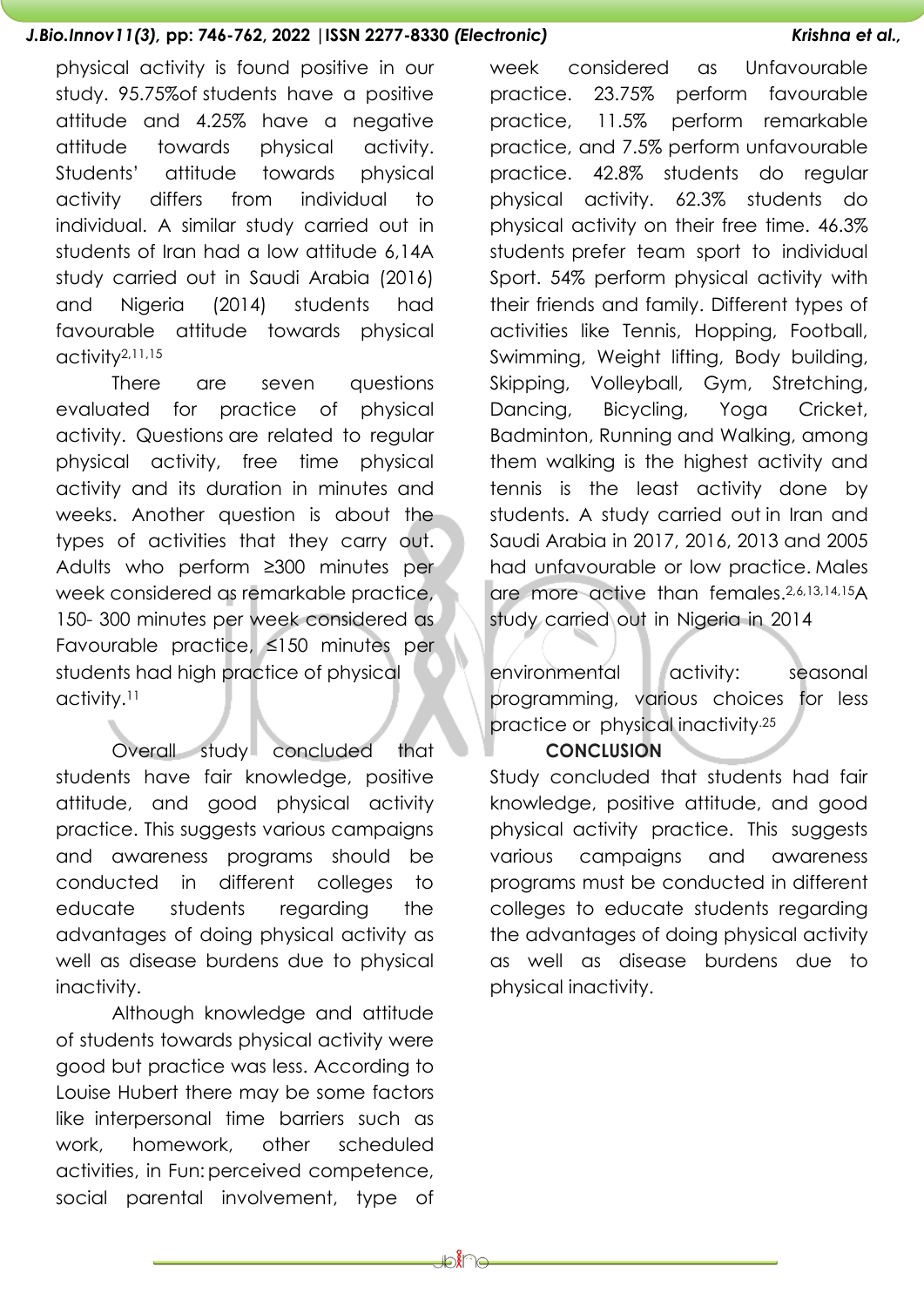#### **REFERENCES**

1. Caspersen CJ, Powell KE, Christenson GM. Physical activity, exercise, and physical fitness: definitions and distinctions for health-related research. Public health reports. 1985 Mar; 100(2):126

2. Dr. Khaled khan, Ahmad Mohammed mana, tariq muneer khehsaim. Knowledge, attitude and practice of physical activity among male students at taibah university, Saudi Arabia. International journal of advanced research; 2016 DEC; 12(4)

3. http:// [www.who.int](http://www.who.int/physicalactivity/factsheetinactivity/en/) /physical activity [/factsheet](http://www.who.int/physicalactivity/factsheetinactivity/en/) inactivity /en/

4. Anjana RM, Pradeepa R, Das AK, Deepa M, Bhansali A, Joshi SR, Joshi PP, Dhandhania VK, Rao PV, Sudha V, Subashini R. Physical activity and inactivity patterns in India–results from the 8. Lim SS, Vos T, Flaxman AD, Danaei G, Shibuya K, Adair-Rohani H, AlMazroa MA, Amman M, Anderson HR, Andrews KG, Aryee M. A comparative risk assessment of burden of disease and injury attributable to 67 risk factors and risk factor clusters in 21 regions, 1990–2010: a systematic analysis for the Global Burden of Disease Study 2010. The lancet. 2012 Dec 15; 380(9859):2224-60.

9. Warburton DE, Nicol CW, Bredin SS. Health benefits of physical activity: the evidence. Canadian medical association journal. 2006 Mar 14; 174(6):801.

10. Lee IM, Shiroma EJ, Lobelo F,

ICMR-INDIAB study (Phase-1)[ICMR-INDIAB-5]. International Journal of Behavioral Nutrition and Physical Activity. 2014 Dec; 11(1):26.

5. Heinrich KM, Maddock J, Bauman A. Exploring the relationship between physical activity knowledge, health outcomes expectancies, and behavior. Journal of Physical Activity and Health. 2011 Mar; 8(3):404-9.

6. Ziari A, Ziaeifar E, Bozorgi H, Taherian J, Aghaee Masule M, Emadi A. Physical activity; knowledge, attitudes, and practices of students living in Semnan university of medical sciences dormitories in Semnan, Iran. Middle East Journal of Rehabilitation and Health. 2017; 4(2):e44743.

7. Bauman A, Bull F, Chey T, Craig CL, Ainsworth BE, Sallis JF, Bowles HR, Hagstromer M, Sjostrom M, Pratt M. The international prevalence study on physical activity: results from 20 countries. International journal of behavioral nutrition and physical activity. 2009 Dec; 6(1):21.

Puska P, Blair SN, Katzmarzyk PT, Lancet Physical Activity Series Working Group. Effect of physical inactivity on major noncommunicable diseases worldwide: an analysis of burden of disease and life expectancy. The lancet. 2012 Jul 27; 380(9838):219-29.

11. Donatus a. aniodo,eskay m. ezeudu f. knowledge attitude and practice towards physical activities among undergraduate students of university of Nigeria,Nsukka. Indian journal of research; 2014 Aug; 8(3)

12. Misra A, Nigam P, Hills AP, Chadha DS, Sharma V, Deepak KK,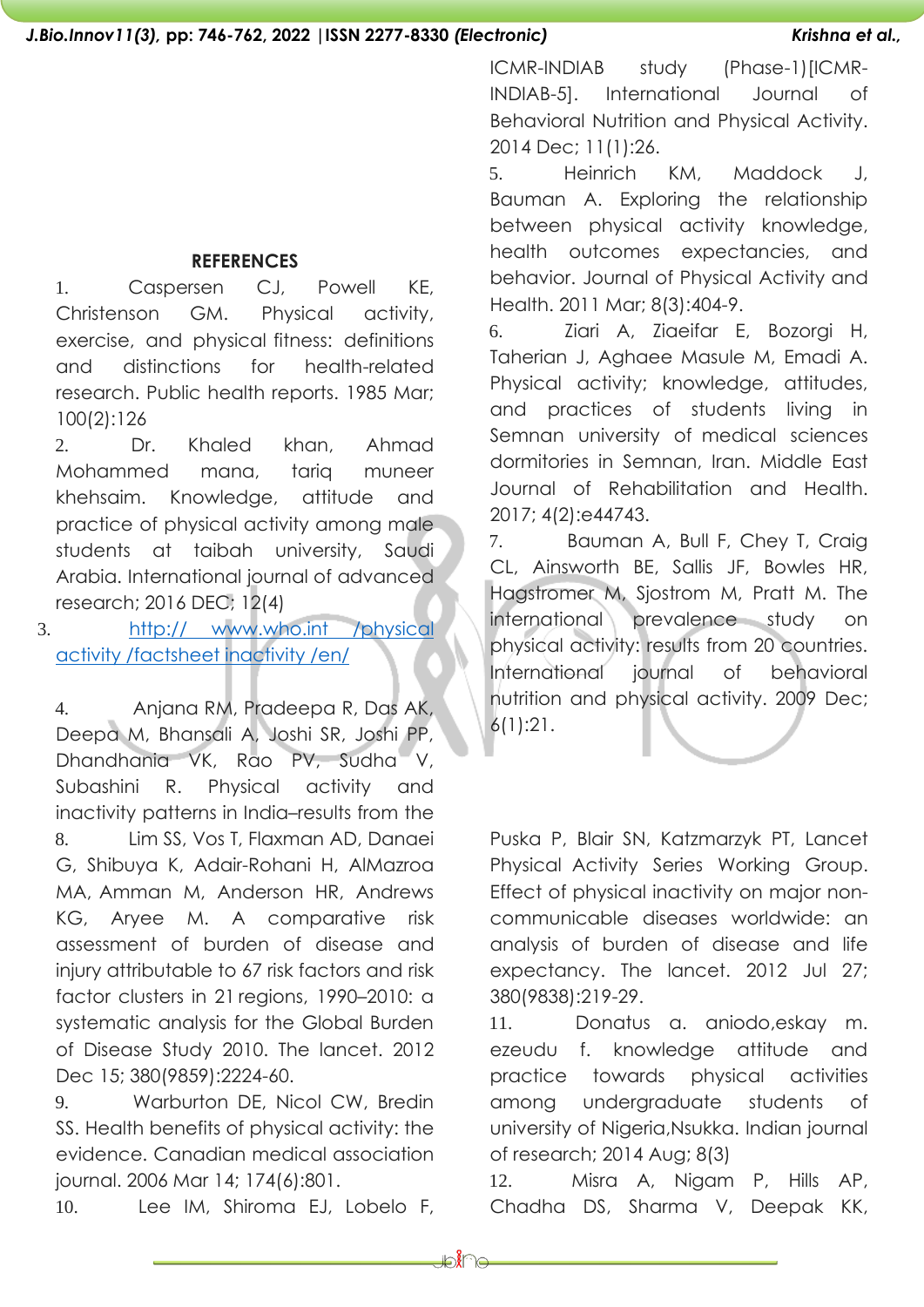Vikram NK, JoshiS, Chauhan A, Khanna K, Sharma R. Consensus physical activity guidelines for Asian Indians. Diabetes technology & therapeutics. 2012 Jan 1; 14(1):83-98.

13. Ali Ramezankhani, Masuod Motalebi, Elahe Tavassoli , Zabiholla Gharli pour. The Study of Knowledge, attitude and practice towards physical activity 15. Alarfaj G, Al Odhayani A, Tigbe W. Saudi female school teachers' knowledge and opinion related to physical exercise for school children. Journal of Behavioral Sciences. 2015; 1:2- 12.

16. Ramezankhani A, Motalebi M, Tavassoli E, Heydarabadi AB, Barekati H, Gilasi HR, Moosavi SA. The Study of Knowledge, attitude and practice towards physical activity and its related factors of College Students Living on Campus in Shahid Beheshti University of medical science. Journal of Paramedical Sciences. 2013 Jun 18;4(3).

17. Anand T, Tanwar S, Kumar R, MEENA GS, INGLE GK. Knowledge, attitude, and level of physical activity among medical undergraduate students in Delhi. Indian journal of medical sciences. 2011 Apr 1; 65(4).

18. Taha AZ. Self-reported knowledge and pattern of physical activity among school students in Al Khobar, Saudi Arabia.

19. Xu F, Wang X, Xiang D, Wang Z, Ye Q, Ware RS. Awareness of knowledge 23.. Penedo FJ, Dahn JR. Exercise and well-being: a review of mental and physical health benefits associated with physical activity. Current opinion in psychiatry. 2005 Mar 1; 18(2):189-93.

24. Durstine JL, Gordon B, Wang Z, Luo X. Chronic disease and the link to physical activity. Journal of sport and and its Related Factors of College Students Living on Campus in Shahid Beheshti University of medical science. Journal of Paramedical Sciences; 2013; 4(3)

14. Hosseinzadeh K. Knowledge, Attitude and Practice Regarding Physical Activity inNursing and Midwifery Students. Biotech Health Sci. 2016.

and practice regarding physical activity: A population-based prospective, observational study among students in Nanjing, China. PloS one. 2017 Jun 16; 12(6):e0179518.

20. Lakhan R, Sharma M. A study of knowledge, attitudes and practices (KAP) surveyof families toward their children with intellectual disability in Barwani, India. ActionaidDisabil News. 2010 Jul; 21(2):101. 21. Ceria-Ulep CD, Tse AM, Serafica RC. Defining exercise in contrast to physical activity. Issues in mental health nursing. 2011 Jul 12; 32(7):476-8.

22. Williamson J, Pahor M. Evidence regarding the benefits of physical exercise.

Archives of internal medicine. 2010 Jan 25; 170(2):124-5.

health science. 2013 Mar 1; 2(1):3-11.

25. Humbert ML, Chad KE, Spink KS, Muhajarine N, Anderson KD, Bruner MW, Girolami TM, Odnokon P, Gryba CR. Factors that influence physical activity participation among high-and low-SES youth. Qualitative health research. 2006 Apr; 16(4):467-83.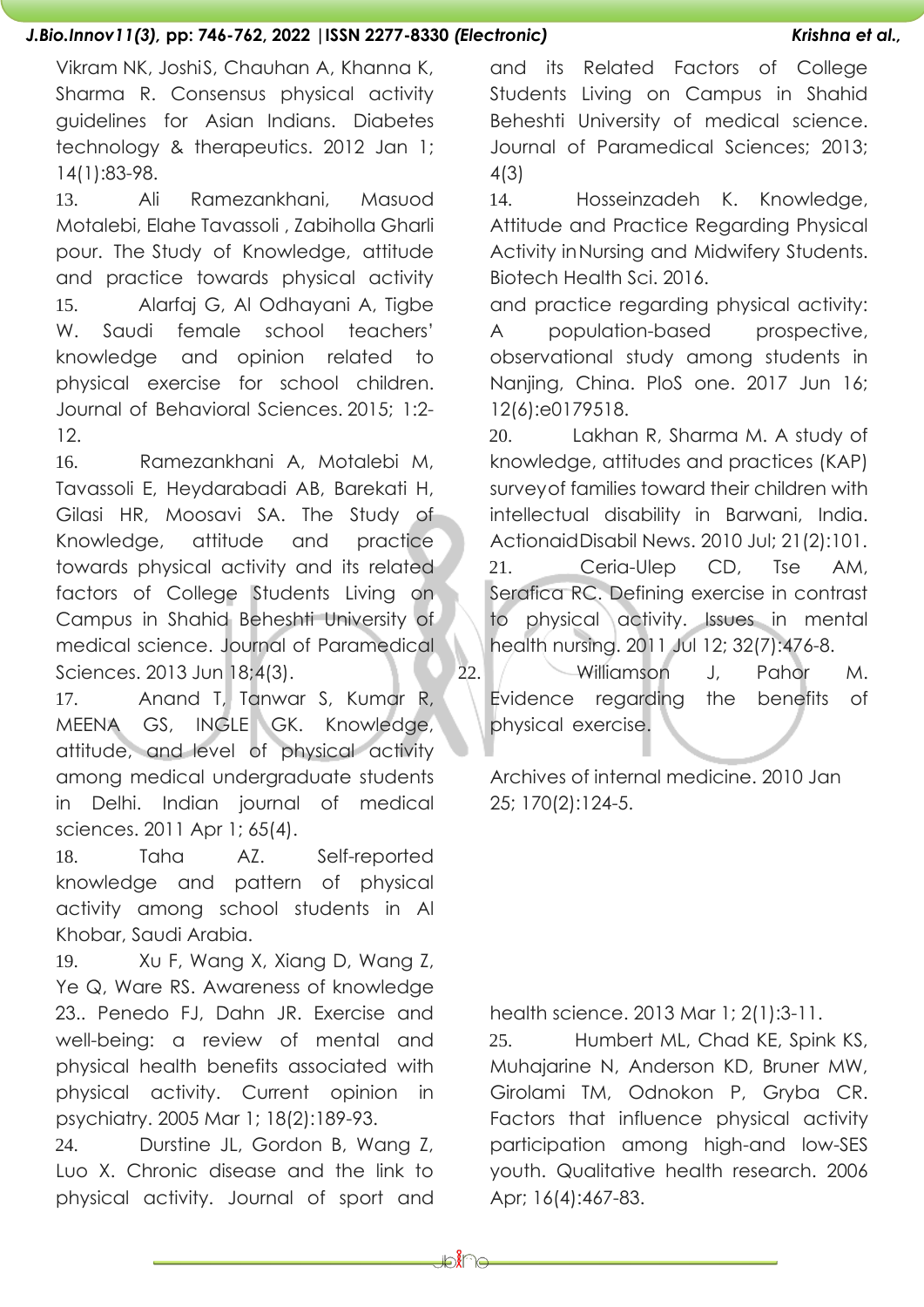26. Lawshe CH. A quantitative approach to content validity 1. Personnel psychology.

1975 Dec; 28(4):563-75.

### *The Questionnaire:*

**Questionnaire:** Thank you for taking the time to fill in this questionnaire. The information you provide will be used to help in conducting a research project to assess the knowledge, attitude and practice in physical activity among college students. It will be highly **SECTION ONE**

27. Naing L, Winn T, Rusli BN. Practical issues in calculating the sample size for prevalence studies. Archives of orofacial Sciences. 2006; 1:9-14.

appreciated if you answer the following questions completely**.**

**Survey Objective**: To explore knowledge, attitude and practice towards physical

activity among college going students.

| <b>Demographic Data:</b>            |        |  |
|-------------------------------------|--------|--|
| Name:                               |        |  |
| Age:                                |        |  |
| Gender:<br>Male                     | Female |  |
| Height:<br>$\textsf{G}\,\textsf{G}$ |        |  |
| Weight:<br>Kg                       |        |  |
| Name of institute:                  |        |  |
| Semester:                           |        |  |
|                                     |        |  |

1. What is your highest level of qualification? ❏ Undergraduate

❏ Postgraduate

- 2. From where have you gained your knowledge about physical exercise?
	- ❏ School curriculum
	- ❏ Individual interest
	- ❏ Short course
	- ❏ Social Media
	- ❏ YouTube
	- ❏ Friends
	- ❏ Magazine
		- ❏ Newspaper ArticleOther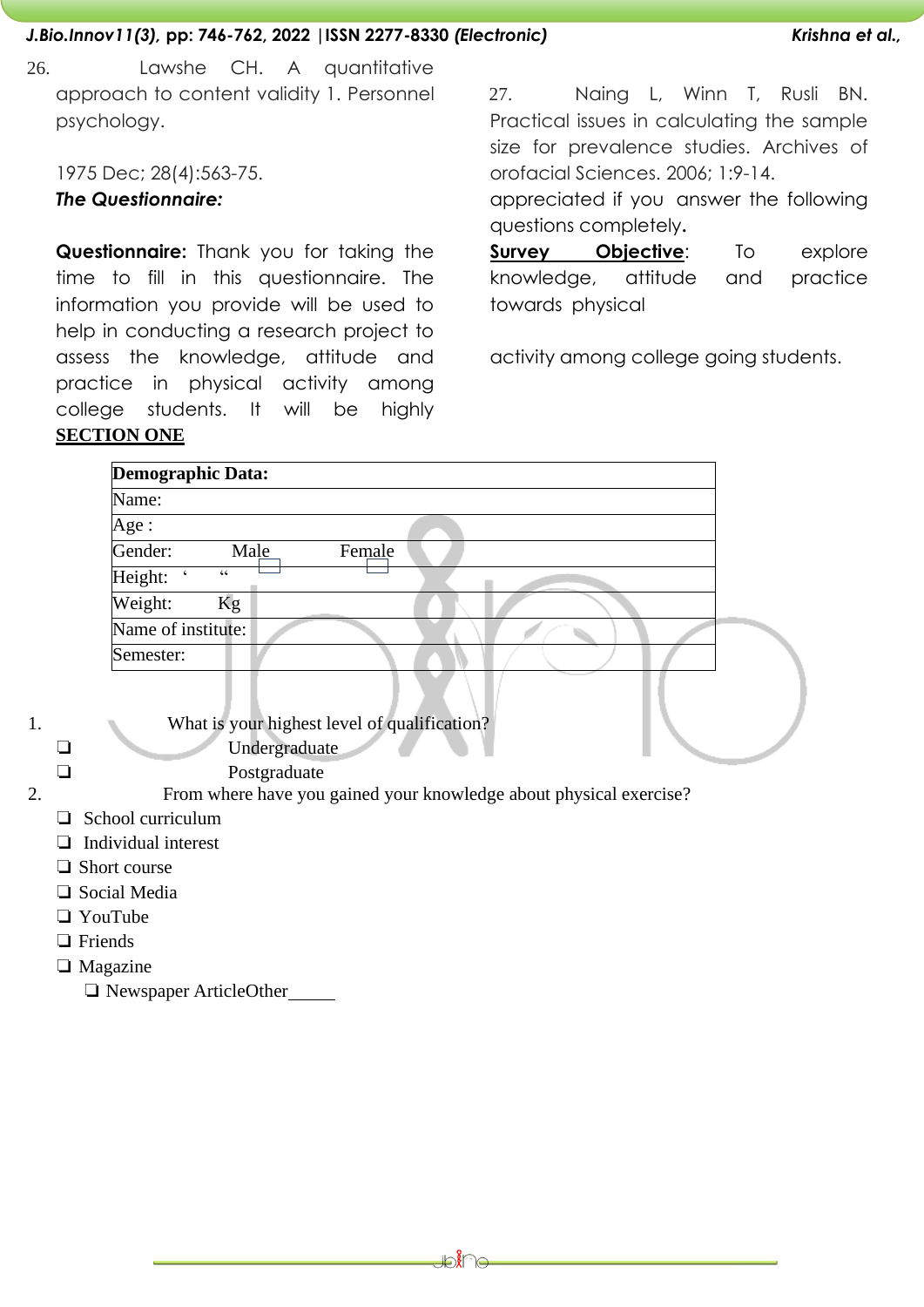|     |              | J.BiSEG5ION3 WQ: Knowlodge2boutshbysizal activitate ctronic)<br>Krishna et al.,          |
|-----|--------------|------------------------------------------------------------------------------------------|
|     |              | <b>INSTRUCTIONS: Mark appropriate answer for the following questions.</b>                |
| 1.  |              | Physical exercise is the movement produced by muscles that increase heartrate and energy |
|     | expenditure. |                                                                                          |
|     |              |                                                                                          |
|     | $\Box$ True  | Don't know<br>$\Box$ False                                                               |
|     |              |                                                                                          |
|     |              |                                                                                          |
|     |              | 2.<br>Physical exercise prevents heart disease.                                          |
|     |              | $\Box$ True<br>$\Box$ False<br>$\Box$ Don't know                                         |
|     |              |                                                                                          |
|     |              |                                                                                          |
| 3.  |              | Physical exercise does not help in improving overall health status.                      |
|     | $\Box$ True  | <b></b> TFalse<br>$\Box$ Don't know                                                      |
|     |              |                                                                                          |
|     |              |                                                                                          |
| 4.  |              | Physical exercise prevents high blood pressure.                                          |
|     | $\Box$ True  | $\Box$ Don't know<br>$\Box$ False                                                        |
|     |              |                                                                                          |
|     |              |                                                                                          |
|     |              | 5.<br>Physical exercise reduces strength of bone.                                        |
|     |              | $\Box$ True<br>$\Box$ False<br>$\Box$ Don't know                                         |
|     |              |                                                                                          |
|     |              |                                                                                          |
| 6.  |              | Physical exercise prevents diabetes.                                                     |
|     | $\Box$ True  | Don't know<br><b>Salse</b>                                                               |
|     |              |                                                                                          |
|     |              |                                                                                          |
| 7.  |              | Physical exercise helps to relieve stress.                                               |
|     | $\Box$ True  | $\Box$ False<br>Don't know                                                               |
|     |              |                                                                                          |
|     |              |                                                                                          |
| 8.  |              | Physical exercise improves strength of muscle.                                           |
|     | $\Box$ True  | $\Box$ False<br>□Don't know                                                              |
|     |              |                                                                                          |
|     |              |                                                                                          |
| 9.  |              | Physical exercise helps to reduce weight.                                                |
|     | $\Box$ True  | Don't know<br>$\Box$ False                                                               |
|     |              |                                                                                          |
|     |              |                                                                                          |
| 10. |              | Physical exercise assures your own good physical health.                                 |
|     | $\Box$ True  | Don't know<br>$\Box$ False                                                               |
| 11. |              | Physical exercise reduces risk of cancer.                                                |
|     | $\Box$ True  | $\Box$ False<br>$\Box$ Don't know                                                        |
|     |              |                                                                                          |
|     |              |                                                                                          |
| 12. |              | Physical exercise increases chances of getting sick.                                     |
|     | $\Box$ True  | Don't know<br>$\Box$ False                                                               |
|     |              |                                                                                          |
|     |              |                                                                                          |
| 13. |              | Physical exercise does not assure your own good mental health.                           |
|     | $\Box$ True  | Don't know<br>$\Box$ False                                                               |
|     |              |                                                                                          |
|     |              |                                                                                          |
|     |              | ₽€⊌                                                                                      |

 $\bigg($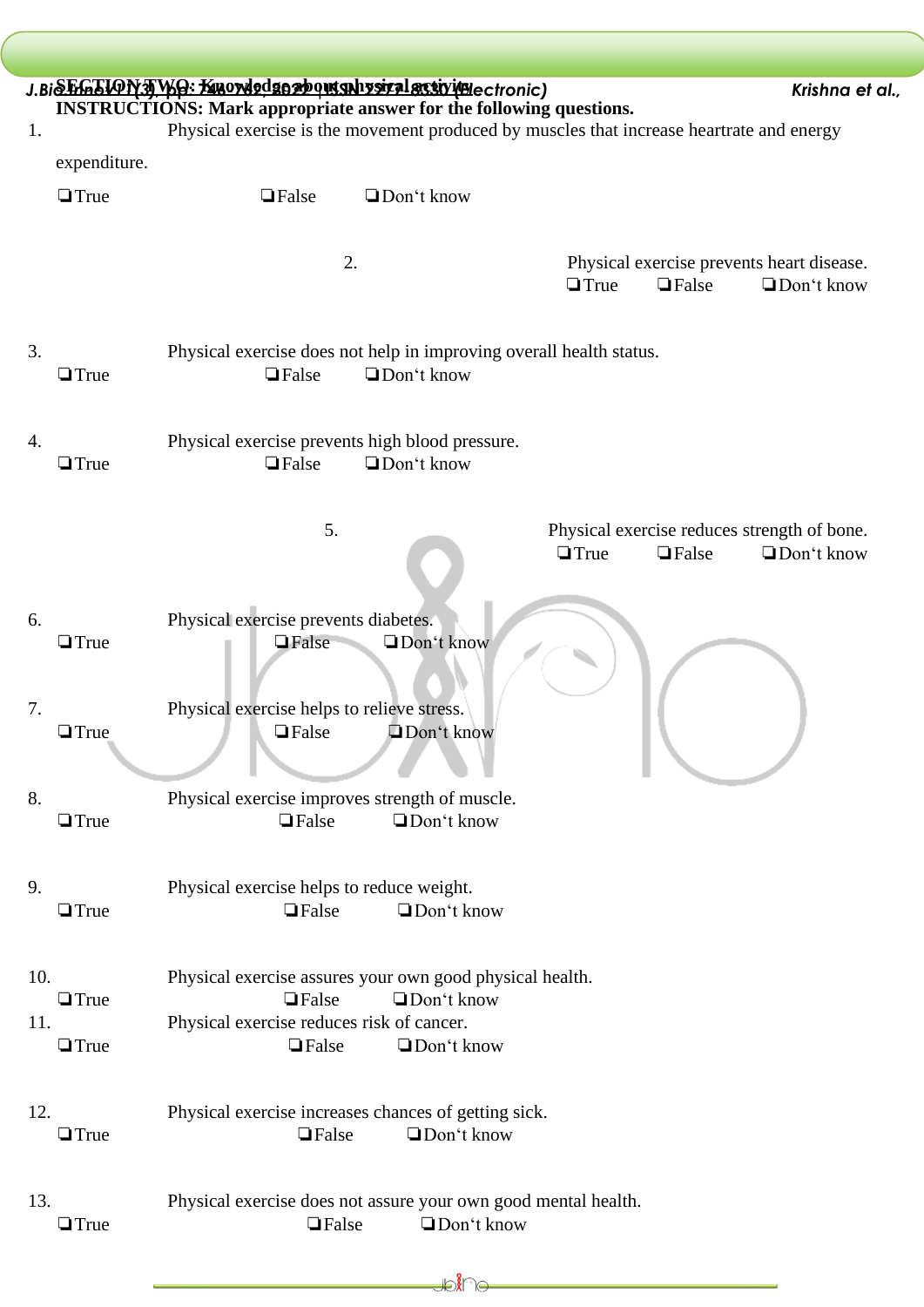#### **SECTION THREE: Attitude of physical activity.**

**INSTRUCTIONS: Kindly mark most appropriate option between 'Stronglyagree' and 'Strongly disagree'.**

- 1. Physical exercises are required on regular basis. ❏Strongly agree ❏Agree ❏Disagree ❏Strongly disagree
- 2. Frequent participation in physical exercise makes one look healthy. ❏Strongly agree ❏Agree ❏Disagree ❏Strongly disagree
- 3. I like to increase time spent in physical exercise. ❏Strongly agree ❏Agree ❏Disagree ❏Strongly disagree
- 4. People who do not practice any exercise, should start regular exercise. ❏Strongly agree ❏Agree ❏Disagree ❏Strongly disagree
- 5. A person who often participates in physical exercise is always active inthinking.
	- ❏Strongly agree ❏Agree ❏Disagree ❏Strongly disagree
- 6. I like reading materials on physical exercises.
- ❏Strongly agree ❏Agree ❏Disagree ❏Strongly disagree
- 7. An individual who engages in physical exercise will live longer than peoplewho do not participate in physical activities.

❏Strongly agree ❏Agree ❏Disagree ❏Strongly disagree

- 8. I feel happy participating in physical exercise. ❏Strongly agree ❏Agree ❏Disagree ❏Strongly disagree
- 9. If we have healthy nutrition, we do not need to do physical exercise. ❏Strongly agree ❏Agree ❏Disagree ❏Strongly disagree
- 10. I think I do not have the skills and knowledge necessary to do exercise. ❏Strongly agree ❏Agree ❏Disagree ❏Strongly disagree

#### **SECTION FOUR: Practice of physical activity.**

- 1. Do you participate in physical exercise regularly? (If No jump to Question 3) ❏Yes ❏No
- 2. On daily basis how much time do you spend in physical exercise. ❏Less than 15 mins /day